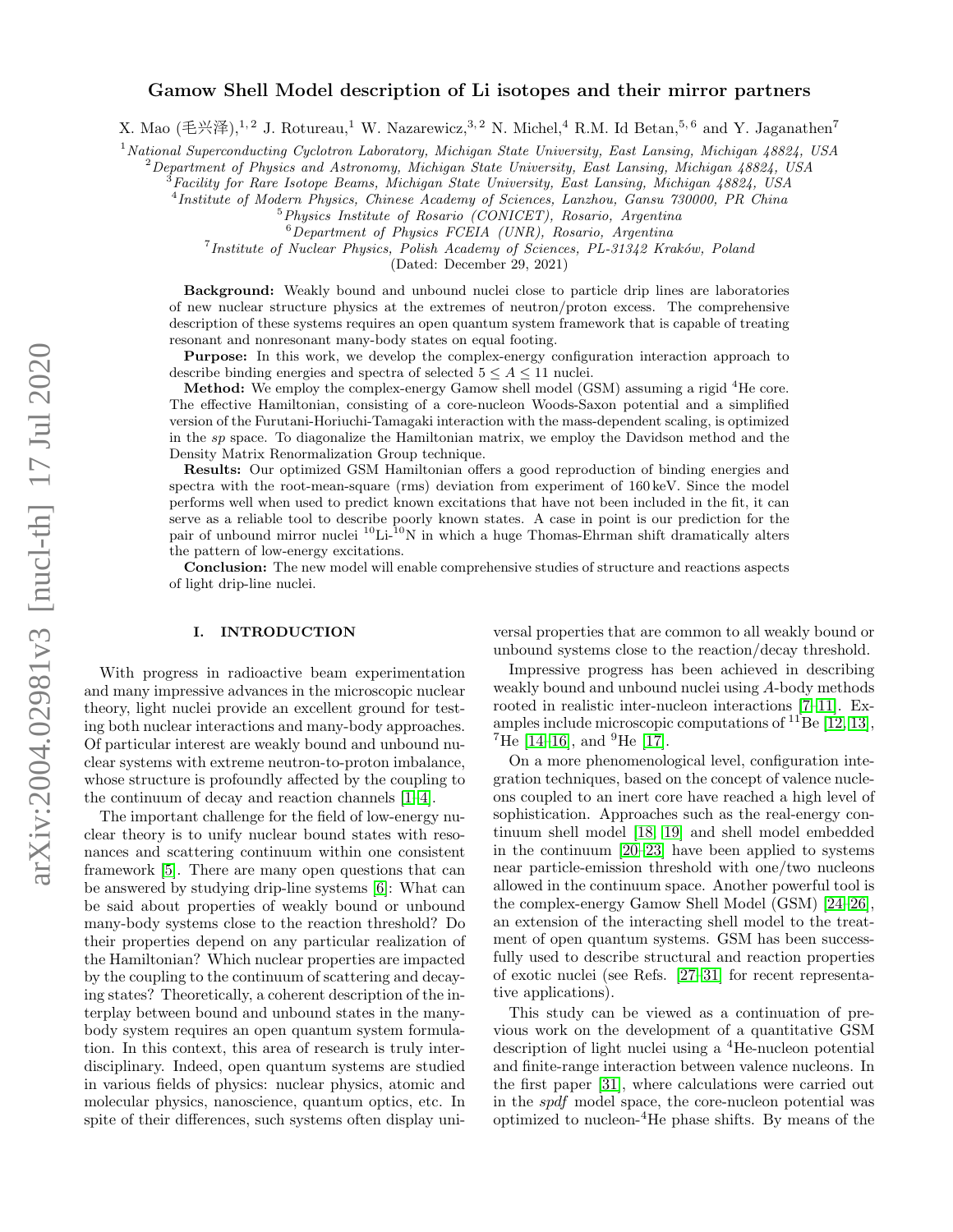principal-component analysis, it was concluded that a very reasonable description of energies of  $6 \leq A \leq 9$  nuclei (with the root-mean-square (rms) deviation from experiment of 250 keV) could be achieved with only four interaction parameters. In the follow-up study [\[32\]](#page-8-12), where calculations were performed in the spd space, experimental energies and widths of  $5-8$ He could be reproduced within tens of keV precision by adjusting only one parameter (the strength of spin-singlet central neutron-neutron term). In this work, we use the GSM model to describe binding energies and spectra of  $5 \leq A \leq 11$  nuclei in the sp space by carrying out simultaneous optimization of the core-nucleon potential and the valence two-body interaction with the mass-dependent interaction scaling to effectively account for the missing three-body forces. We show that with the appreciable reduction of the parameter space (four strengths of the core-nucleon potential and four parameters of the two-body interaction), a very reasonable agreement with experimental energies is obtained.

Predictions were also made for the particle-unstable nuclei  $^{10}$ Li,  $^{10}$ N, and  $^{11}$ O, which are excellent laboratories of open quantum system physics. In particular, a spectacularly strong Thomas-Ehrman effect in the  $^{10}$ N-<sup>10</sup>Li mirror pair is predicted.

This paper is organized as follows. The theoretical model is outlined in Sec. [II,](#page-1-0) which contains a short overview of GSM, description of the GSM Hamiltonian, and the optimization protocol. Results are presented in Sec. [III,](#page-4-0) with the optimization results discussed first, followed by predictions for lithium isotopes and their mirror partners. Finally, Sec. [IV](#page-7-7) presents conclusions and perspectives for future studies.

#### <span id="page-1-0"></span>II. THEORETICAL MODEL

## A. Gamow Shell Model

Here we briefly recall the GSM formalism. In this work, we describe the lithium isotopes and their mirror partners in terms of valence nucleons coupled to the <sup>4</sup>He core. This picture is justified by the fact that the  ${}^{4}$ He nucleus is a tightly bound system with the first excited state located 20.21 MeV above the ground state (g.s.) [\[33\]](#page-8-13).

The GSM Hamiltonian can be written as

<span id="page-1-1"></span>
$$
H = \sum_{i}^{N_{\text{val}}} \left[ \frac{\mathbf{p}_{i}^{2}}{2\mu_{i}} + U_{\text{c}}(i) \right] + \sum_{i=1, j>i}^{N_{\text{val}}} \left[ V_{i,j} + \frac{\mathbf{p}_{i} \mathbf{p}_{j}}{M_{\text{c}}} \right], \quad (1)
$$

where  $N_{\text{val}}$  denotes the number of valence nucleons,  $\mu_i$ and  $M_c$  are the reduced mass of the nucleon and the mass of the core, respectively,  $U_c$  is the core-nucleon potential, and  $V_{i,j}$  is the interaction between valence nucleons. The Hamiltonian [\(1\)](#page-1-1) is written in the cluster orbital shell model coordinates [\[34\]](#page-8-14) defined with respect to the center of mass of the core.

The GSM Hamiltonian is diagonalized in the Berggren basis [\[35\]](#page-8-15), which allows to consistently treat bound, resonance, and scattering states. In the complex-momentum space, the Berggren basis obeys the closure relation for each partial wave  $(\ell, j)$ :

$$
\sum_{n=b,d} |\tilde{u}_n\rangle \langle u_n| + \int_{\mathcal{L}^+} |\tilde{u}(k)\rangle \langle u(k)| dk = 1, \qquad (2)
$$

where  $b$  and  $d$  stand for the bound states and selected decaying resonant states, respectively, and the contour  $\mathcal{L}^+$  representing the non-resonant scattering states is located in the fourth quadrant of the complex k-plane. The specific shape of  $\mathcal{L}^+$  is not important as long as all resonant states between the real axis and the contour  $\mathcal{L}^+$  are included. In practical applications, the contour is discretized for each  $(\ell, j)$ , which results in a finite number of single-particle (s.p.) states. From this discretized set of shells one constructs Slater determinants, which form a many-body basis within which the GSM Hamiltonian is diagonalized. Due to the inclusion of resonances and complex-momentum scattering states, the Hamiltonian representation in the Berggren basis is complex symmetric [\[26\]](#page-8-9).

As in any configuration interaction approach, the dimension of the Hamiltonian matrix grows quickly with the number of active particles. In the context of the GSM, it increases more quickly than in the conventional shell model due to the presence of discretized scattering states. To this end, we truncate the model space by working with natural orbitals which provide an optimized set of s.p. states [\[31,](#page-8-11) [36,](#page-8-16) [37\]](#page-8-17).

The natural orbitals are first computed in a truncated space where few valence particles are allowed to occupy continuum shells. A truncation is then performed on the s.p. basis by keeping only natural orbitals for which the modulus of the occupation number is greater than a certain (small) value. Finally, a new set of Slater determinants is constructed, for which also a truncation on the number of particles in the continuum is enforced, and the numerical diagonalization is performed using the Davidson method [\[38\]](#page-8-18).

To check the accuracy of this truncation procedure in the case of the largest systems, a supplementary computation was also performed using the Density Matrix Renormalization Group (DMRG) [\[39,](#page-8-19) [40\]](#page-8-20) method. The DMRG allows performing calculations without the s.p. particle basis truncation and without restrictions on the number of particles in the continuum. In this approach, the many-body Schrödinger equation is solved iteratively in tractable truncated spaces, which are gradually increased until the numerical convergence is reached. We have checked that, in all cases discussed in this work, the GSM results are in good agreement with those of DMRG (see more discussion in Sec. [II D\)](#page-3-0).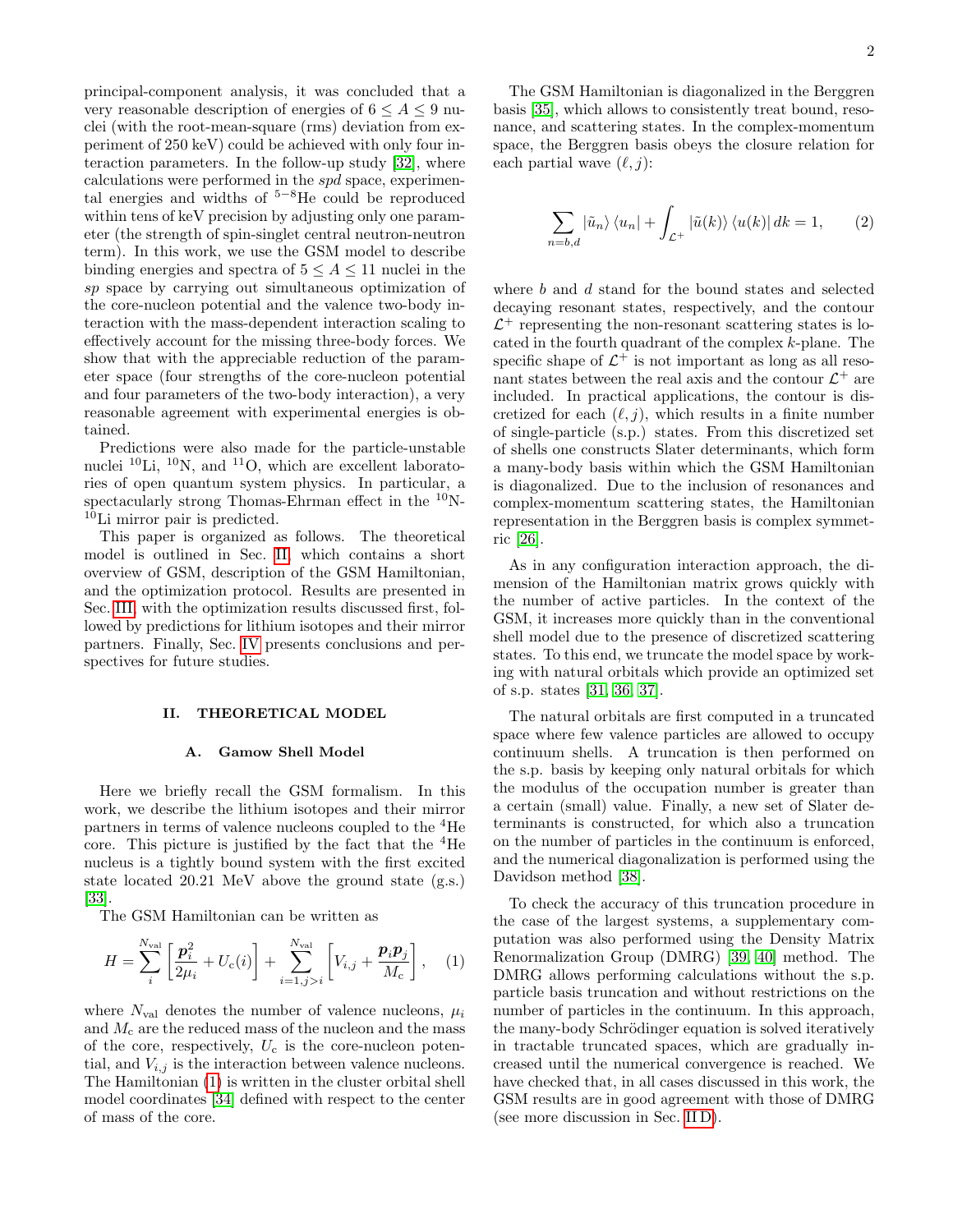## B. Gamow Shell Model Hamiltonian

The core-nucleon potential is taken as a Woods-Saxon (WS) field, with a central and spin-orbit terms, and the Coulomb field for protons:

$$
U_{\rm c}(r) = V_0 f(r) - 4V_{\ell s} \frac{1}{r} \frac{df(r)}{dr} \ell \cdot s + U_{\rm Coul}(r), \qquad (3)
$$

where  $f(r) = -(1 + \exp[(r - R_0)/a])^{-1}$ . The WS radius  $R_0$  and diffuseness a were taken from Ref. [\[31\]](#page-8-11):  $R_0(n) = 2.15$  fm,  $R_0(p) = 2.06$  fm,  $a(n) = 0.63$  fm, and  $a(p) = 0.64$  fm. The Coulomb potential is generated by a spherical Gaussian charge distribution with radius  $R_{ch} = 1.681$  fm [\[41\]](#page-8-21).

Following Ref. [\[31\]](#page-8-11), the interaction between valence nucleons is a sum of central, spin-orbit, tensor, and Coulomb terms:

$$
V = Vc + VLS + VT + VCoul.
$$
 (4)

The central, spin-orbit and tensor interactions are constructed based on the finite-range Furutani-Horiuchi-Tamagaki (FHT) force [\[31,](#page-8-11) [42,](#page-8-22) [43\]](#page-8-23). For each term, the radial form factor is represented by a sum of three Gaussians with different widths representing the short, intermediate and long ranges of the nucleon-nucleon interaction. This interaction has been used successfully to describe structure and reactions involving light nuclei [\[28–](#page-8-24) [32,](#page-8-12) [44,](#page-8-25) [45\]](#page-8-26).

In order to be applied in the present GSM formalism, the interaction is rewritten in terms of the spin-isospin projectors  $\Pi_{ST}$  [\[46\]](#page-8-27):

<span id="page-2-0"></span>
$$
V_c(r) = V_c^{11} f_c^{11}(r) \Pi_{11} + V_c^{10} f_c^{10}(r) \Pi_{10}
$$
  
+  $V_c^{00} f_c^{00}(r) \Pi_{00} + V_c^{01} f_c^{01}(r) \Pi_{01},$   

$$
V_{LS} = (\mathbf{L} \cdot \mathbf{S}) V_{LS}^{11} f_{LS}^{11}(r) \Pi_{11},
$$
  

$$
V_T(r) = S_{ij} [V_T^{11} f_T^{11}(r) \Pi_{11} + V_T^{10} f_T^{10}(r) \Pi_{10}],
$$
 (5)

where  $r \equiv r_{ij}$  stands for the distance between the nucleons i and j,  $\hat{r} = r_{ij}/r_{ij}$ , L is the relative orbital angular momentum,  $\mathbf{S} = (\boldsymbol{\sigma}_i + \boldsymbol{\sigma}_j)/2$ , and  $S_{ij} = 3(\boldsymbol{\sigma}_i \cdot \hat{r})(\boldsymbol{\sigma}_j \cdot \hat{r})$  $\hat{r}$ ) –  $\sigma_i \cdot \sigma_j$ . The interaction [\(5\)](#page-2-0) is characterized by the seven interaction strengths in spin-isospin channels,  $V_c^{11}$ ,  $V_c^{10}$ ,  $V_c^{00}$ ,  $V_c^{01}$ ,  $V_{LS}^{11}$ ,  $V_T^{11}$ , and  $V_T^{10}$ .

In Ref. [\[31\]](#page-8-11), the FHT interaction was used in the GSM description of bound and unbound nuclei with  $A \leq 9$ . While a good energy reproduction was achieved, the systematic statistical study of the parameters carried out in Ref. [\[31\]](#page-8-11) demonstrated that some of the terms in the FHT interaction were sloppy, i.e., not well constrained.

In this study, we use a simplified version of the FHT interaction where we consider the central  $V_c^{10}, V_c^{01}$ , and tensor  $V_T^{10}$  terms. This choice is not only informed by the previous statistical work [\[31\]](#page-8-11) but also justified by Effective Field Theory (EFT) arguments [\[47–](#page-8-28)[51\]](#page-8-29). Indeed, in the EFT expansion of the bare nucleon-nucleon interaction, these three terms appear at leading order, whereas

the other terms present in the original FHT interaction correspond to higher orders of EFT. However, we have observed that adding the central term  $V_c^{00}$  improves the overall description of the nuclei considered in this work and hence we have also included it in  $V_{i,j}$ . We want to mention here that a similar approach was employed in Ref. [\[32\]](#page-8-12) to construct an effective neutron-neutron interaction for the description of the helium isotopic chain in the Berggren basis. In that case, using only the central term  $V_c^{01}$ , a good reproduction of weakly-bound and unbound states in helium nuclei was achieved.

As it is customary in shell model studies [\[52,](#page-9-0) [53\]](#page-9-1), a mass-dependent interaction-scaling factor of the form  $(6/A)^{\alpha}$  is introduced to effectively account for the missing three-body forces [\[54,](#page-9-2) [55\]](#page-9-3). We found that the value  $\alpha = 1/3$  gives a very reasonable description of experimental energies. Finally, the Coulomb interaction between valence protons is treated by incorporating its long-range part into the basis potential and expanding the shortrange two-body component in a truncated basis of HO states [\[56,](#page-9-4) [57\]](#page-9-5).

### C. Interaction Optimization Protocol

Our interaction optimization protocol strictly follows that of Ref. [\[31\]](#page-8-11). In short, we minimize the  $\chi^2$  penalty function:

$$
\chi^2(\mathbf{p}) = \sum_{i=1}^{N_d} \left( \frac{\mathcal{O}_i(\mathbf{p}) - \mathcal{O}_i^{\exp}}{\delta \mathcal{O}_i} \right)^2 \tag{6}
$$

where  $p$  is the vector of parameters used,  $N_d$  is the number of observables,  $\mathcal{O}_i(\mathbf{p})$  are the calculated observables,  $\mathcal{O}_i^{\text{exp}}$  are experimental values, and  $\delta\mathcal{O}_i$  are the adopted errors that have been obtained from the  $\chi^2$  normalization [\[58,](#page-9-6) [59\]](#page-9-7).

The minimization of  $\chi^2$  is done using the Gauss-Newton method. Since the GSM Hamiltonian is linear in the strength parameters, the Jacobian matrix at the  $\min\limits_{\boldsymbol{p}_0,\,}$ 

$$
J_{i\alpha} = \frac{1}{\delta \mathcal{O}_i} \left. \frac{\partial \mathcal{O}_i}{\partial p_{\alpha}} \right|_{\mathbf{p}_0},\tag{7}
$$

can be calculated exactly using the Hellmann-Feynman theorem [\[60\]](#page-9-8). The covariance matrix  $\mathcal C$  can be expressed in terms of J:

$$
\mathcal{C} \simeq (J^T J)^{-1} \tag{8}
$$

In the situation where the Jacobian matrix is noninvertible or has a very small determinant, the Gauss-Newton method becomes unstable. This typically happens when a parameter is sloppy, i.e., not well constrained by observables. In order to stabilize the calculation, the matrix inversion is replaced by its pseudoinverse, derived from the singular value decomposition (SVD) of the Jacobian matrix [\[31\]](#page-8-11).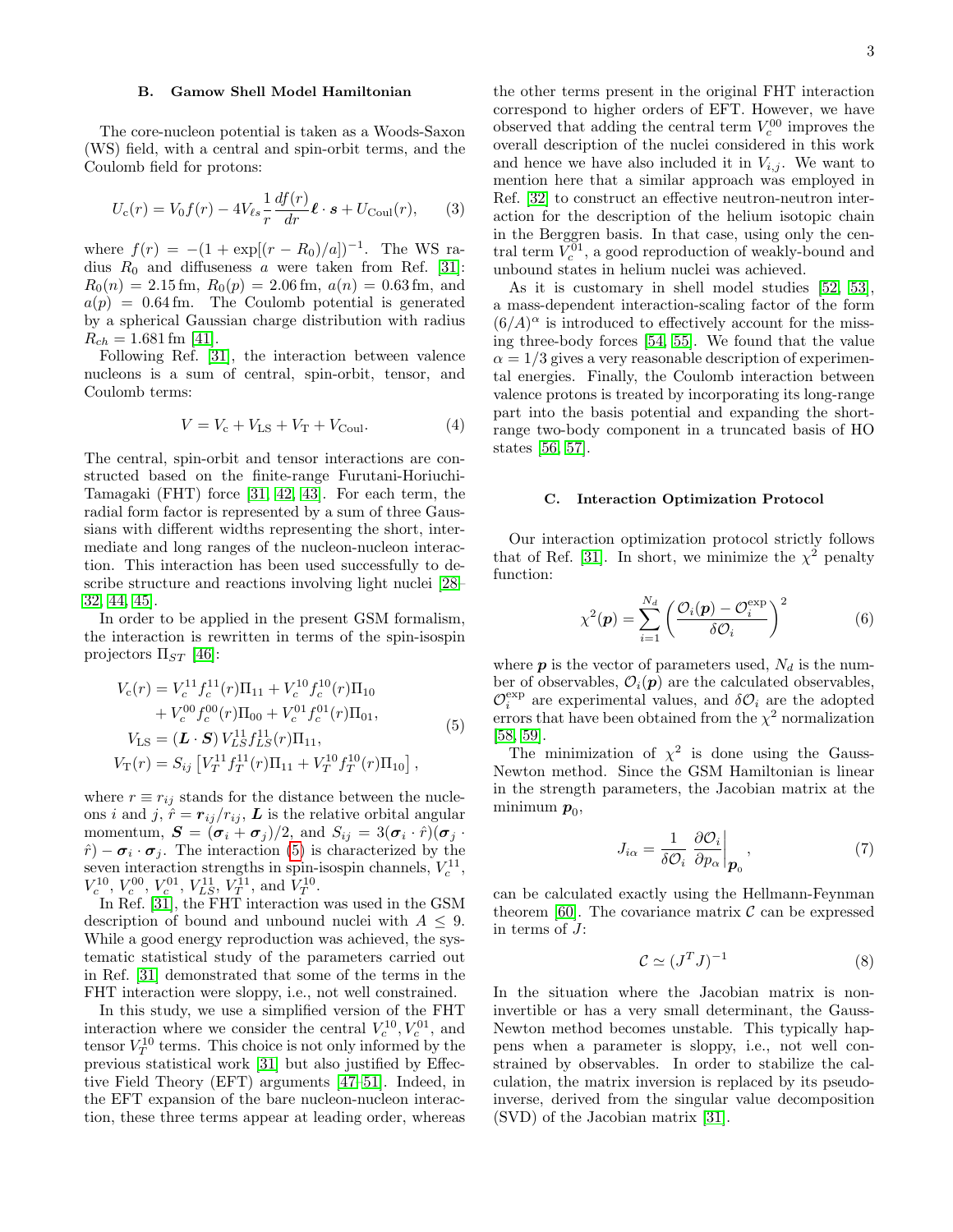The uncertainties on parameters and predicted observables can be computed with the help of the covariance matrix  $\mathcal{C}$ . For more details, the reader is referred to Ref. [\[31\]](#page-8-11).

The four strengths of the WS potential and four parameters of the two-body interaction are simultaneously optimized to reproduce 15 energy levels in lithium isotopes and their mirror partners given in Table [I.](#page-3-1)

<span id="page-3-1"></span>TABLE I. Energy levels used in the GSM Hamiltonian optimization. The energies are given with respect to the  ${}^{4}$ He g.s. The experimental values  $E_{\text{exp}}$  are taken from [\[33\]](#page-8-13). They are compared to the GSM values  $E_{\text{GSM}}$ .

| Nucleus         | State     | $E_{\exp}$ (MeV) | $E_{\text{GSM}}\left(\text{MeV}\right)$ |
|-----------------|-----------|------------------|-----------------------------------------|
| ${}^{6}$ Li     | $1^{+}$   | $-3.70$          | $-3.72$                                 |
|                 | $0^+$     | $-0.14$          | $-0.10$                                 |
| ${}^7\text{Li}$ | $3/2^{-}$ | $-10.95$         | $-11.02$                                |
|                 | $1/2^{-}$ | $-10.47$         | $-10.14$                                |
| ${}^{8}$ Li     | $2^{+}$   | $-12.98$         | $-13.14$                                |
|                 | $1^+$     | $-12.00$         | $-11.93$                                |
| $^{9}$ Li       | $3/2^{-}$ | $-17.05$         | $-16.90$                                |
|                 | $1/2^{-}$ | $-14.35$         | $-14.50$                                |
| $^{11}$ Li      | $3/2^{-}$ | $-17.41$         | $-17.48$                                |
| ${}^{7}Be$      | $3/2^{-}$ | $-9.30$          | $-9.36$                                 |
|                 | $1/2^{-}$ | $-8.88$          | $-8.53$                                 |
| ${}^{8}R$       | $2^{+}$   | $-9.44$          | $-9.60$                                 |
|                 | $1^{+}$   | $-8.67$          | $-8.50$                                 |
| $^{9}C$         | $3/2^{-}$ | $-10.74$         | $-10.85$                                |
|                 | $1/2^{-}$ | $-8.52$          | $-8.59$                                 |

The calculations are performed in a model space which includes  $s_{1/2}$ ,  $p_{3/2}$ , and  $p_{1/2}$  partial waves for both protons and neutrons. Since the optimization involves energies only, for the sake of speeding-up the optimization and for better stability, we used a deeper WS potential to generate the basis, in which the  $0p_{3/2}$  and  $0p_{1/2}$  poles are bound. A real contour was then used to describe the nonresonant continuum space. The contour  $\mathcal{L}^+$ , independent of interaction parameters, was divided into 3 segments:  $[0, k_{\text{peak}}], [k_{\text{peak}}, k_{\text{mid}}],$  and  $[k_{\text{mid}}, k_{\text{max}}],$  with the values  $k_{\text{peak}} = 0.25 \,\text{fm}^{-1}, k_{\text{mid}} = 0.5 \,\text{fm}^{-1}, \text{ and the cutoff m}$ mentum  $k_{\text{max}} = 4 \text{ fm}^{-1}$ . Discretizing each segment with 10 points using the Gauss-Legendre quadrature guarantees the convergence of results.

To calculate resonance's width, one has to generate a basis based on a shallower basis-generating WS potential, in which the  $0p_{3/2}$  and  $0p_{1/2}$  poles are decaying resonances. In this case, a complex contour defined by a complex value of  $k_{\text{peak}}$  is employed. It is to be noted that calculation of the width is more demanding than that of energy. A higher discretization with 20 points for each segment was used for this purpose. Due to the Coulomb repulsion, the mean field used to generate the s.p. basis for proton rich nuclei varies with proton number. The contour is adjusted separately for each system to assure that the Berggren completeness relation is met. To ensure the numerical stability, the chosen contour should neither lie too close to the Gamow poles nor lie too far from the real-k axis. In this work,  $k_{\text{peak}}$  is chosen to lie slightly below the position of the  $0p_{3/2}$ ,  $0p_{1/2}$  poles, but with the imaginary part greater than  $-0.2 \text{ fm}^{-1}$ . The calculations were repeated with several slightly different values of  $k_{\text{peak}}$  to assure the full convergence.

### <span id="page-3-0"></span>D. Computational Details

In this study, we used a newly developed GSM code that is based on the two-dimensional partitioning of the Hamiltonian matrix [\[61\]](#page-9-9). First, we computed natural orbitals from a calculation with at most two particles in the continuum space. The s.p. basis was further truncated by keeping the natural orbitals with occupations greater than  $10^{-6}$ . The GSM problem was then solved in a model space with at most four particles in the continuum shells. We checked the accuracy of this truncation by performing full DMRG calculations for the systems with  $A = 9 - 11$ .

The DMRG allows the computations of energies without truncation in the s.p. basis and without restriction on the number of particles in the continuum. In the first stage of the DMRG procedure, the set of shells is split into two subsets  $H$  and  $P$ : the pole subspace  $H$  consists of the Gamow poles considered (for instance, in the DMRG computations of the <sup>9</sup>Li g.s., H contains the  $0p_{3/2}$ and  $0p_{1/2}$  Gamow states) and the remaining shells form the subspace  $P$ . The resolution of the Schrödinger equation is then performed in an increasing set of shells, by gradually including the shells of  $P$ , one at a time. After having considered a given shell of P, the model space is truncated by keeping  $N_{\text{kept}}$  many-body states that correspond to the eigenstates of the density matrix with the largest eigenvalues  $w_i$  (in modulus). The number of states kept is defined by the control parameter  $\epsilon$  so that the condition  $|1 - \Re(\sum_{i=1}^{N_{\text{kept}}})w_i| < \epsilon$  is fullfilled. The first DMRG stage ends when all shells in P have been included. At that point, natural orbitals are computed and new subsets  $H$  and  $P$  are defined. The new subset  $H$  contains  $N_H$  natural orbitals. The calculation continues in a similar fashion, by adding shells from the new subset  $P$ , one by one, until all shells have been considered, and then a new set of natural orbitals is computed.  $N_H$  is increased and  $\epsilon$  decreased, until convergence (few keV), is achieved. For instance, in the case of the  $9,11$ Li g.s., computations were carried out by increasing  $N_H$  up to 12 and  $\epsilon$  was decreased down to  $5 \times 10^{-9}$  (a typical DMRG accuracy [\[62\]](#page-9-10)). For both nuclei, the GSM energies turned out to be less than 10 keV above the DMRG results. For more details about our DMRG implementation, see [\[37,](#page-8-17) [39,](#page-8-19) [40\]](#page-8-20).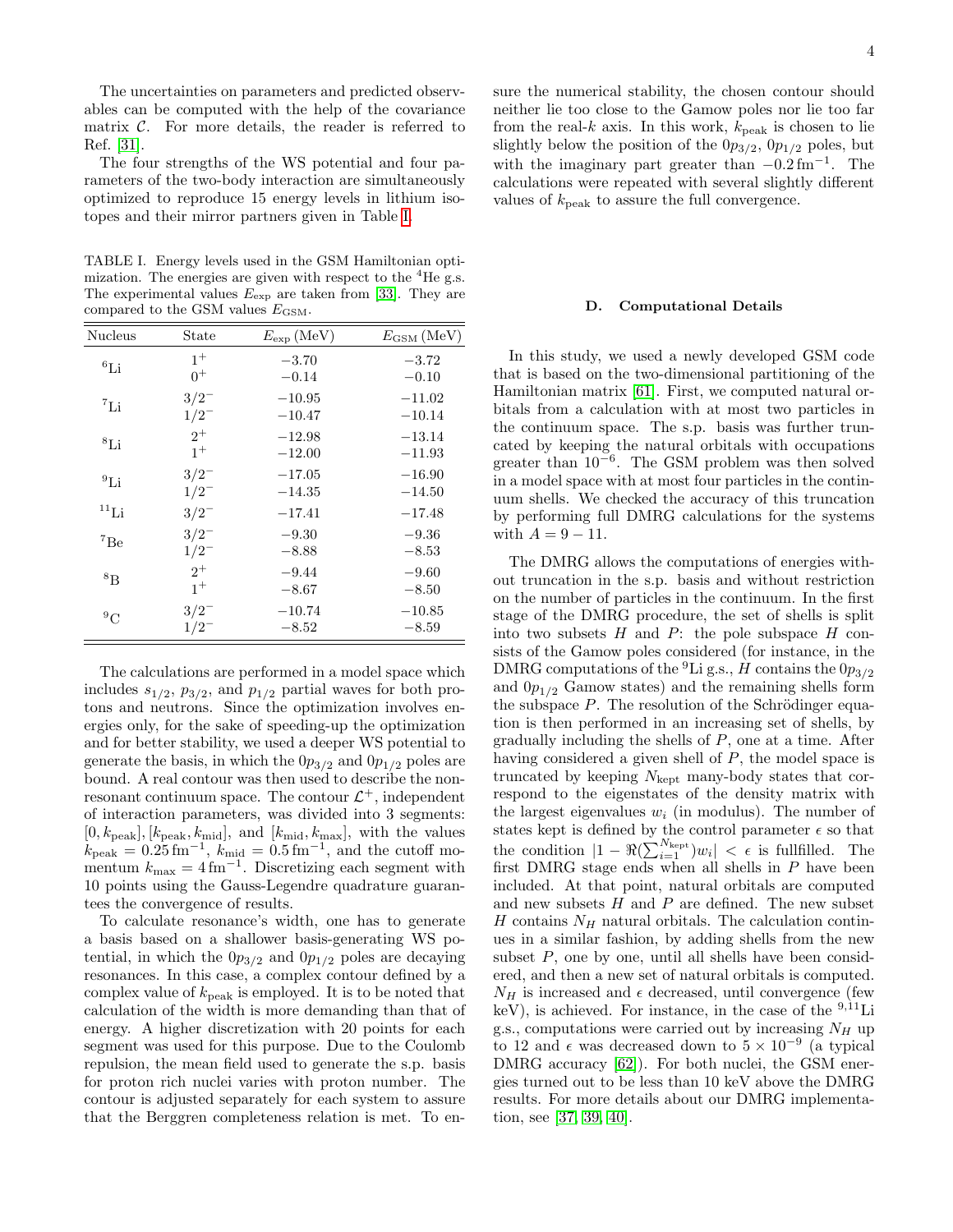## <span id="page-4-0"></span>III. RESULTS

### A. Optimized Interaction

As one can see in Table [I,](#page-3-1) a very good consistency between theoretical and experimental energies has been achieved. The root-mean-square deviation from experimental values is 160 keV. The largest discrepancy is obtained for the  $1/2^-$  states of <sup>7</sup>Li and <sup>7</sup>Be, where the deviation from the data is ∼340 keV.

<span id="page-4-1"></span>TABLE II. Central and spin-orbit strengths of the corenucleon WS potential optimized in this work. The statistical uncertainties are given in parentheses.

| Parameter                           | Neutrons | Protons |
|-------------------------------------|----------|---------|
| $V_0$ (MeV)                         | 39.5(2)  | 42.1(4) |
| $V_{\ell s}$ (MeV fm <sup>2</sup> ) | 10.7(2)  | 11.1(5) |

The values of the parameters for the WS potentials and the two-body interaction are displayed, along with their statistical uncertainties, in Tables [II](#page-4-1) and [III,](#page-4-2) respectively. As one can judge from the small parameter uncertainties in Tables [II](#page-4-1) and [III,](#page-4-2) the GSM Hamiltonian fit is well constrained. As expected [\[31\]](#page-8-11), the central term  $V_c^{00}$  has the largest uncertainty of ~12%.

<span id="page-4-2"></span>TABLE III. Strengths  $V_{\eta}^{ST}$  of the two-body interaction optimized in this work. The statistical uncertainties are given in parentheses.

| $V_c^{01}$ (MeV)                   | $-9.425(70)$   |
|------------------------------------|----------------|
| $V_c^{10}$ (MeV)                   | $-8.309(90)$   |
| $V_c^{00}$ (MeV)                   | $-8.895(1130)$ |
| $V_T^{10}$ (MeV fm <sup>-2</sup> ) | $-22.418(970)$ |

It is to be noted that the core-nucleon potential developed in the present study, optimized simultaneously with the two-body interaction, is slightly shallower than the WS field optimized in Ref. [\[31\]](#page-8-11) to the experimental s and  $p$  nucleon-<sup>4</sup>He scattering phase shifts. To assess the quality of the WS potential obtained in this work, Table [IV](#page-4-3) shows the predicted energies and widths of the  $3/2^-$  g.s. of <sup>5</sup>He and <sup>5</sup>Li. These values are indeed very close to predictions of Ref. [\[31\]](#page-8-11) for  ${}^{5}$ He and  ${}^{5}$ Li.

<span id="page-4-3"></span>TABLE IV. Ground-state energies (in MeV) and widths (in  $keV$ ) of  ${}^{5}$ He and  ${}^{5}$ Li obtained from the optimized core-nucleon potential and compared to experiment [\[65,](#page-9-11) [66\]](#page-9-12).

| Nucleus  | $E_{\rm GSM}$ | $E_{exp}$ | GSM  | exp  |
|----------|---------------|-----------|------|------|
| $^5$ He  | 0.74          | 0.798     | 640  | 648  |
| $5\,$ r: | 1.6           | $1.69\,$  | 1300 | 1230 |

Figure [1](#page-5-0) shows the energies calculated in the GSM for the ground states and selected excited states in lithium isotopes. Table [V](#page-4-4) lists the energy levels for states not entering the optimization with the corresponding statistical uncertainties. As one can see, the optimized interaction allows for a good reproduction of experimental energies. It is to be noted that the results for higher-excited states not included in the fit are also very satisfactory. For instance, the calculated  $3^+$  state in <sup>6</sup>Li at  $-1.57$  MeV is only 60 keV below the experimental energy. The experimental widths for the second  $5/2^-$  state in <sup>7</sup>Li (89 keV) and 5/2 <sup>−</sup> state in <sup>9</sup>Li (88 keV) are very reasonable: the GSM values are, respectively, 22 keV and 62 keV. In general, we do not expect the same quality of data reproduction for all excited states due to the fact that the higher partial waves with  $\ell \geq 2$ , which may contribute to the wave functions of these states, are not included in the model space. The estimated statistical uncertainties on the predicted energies are small: in most cases they are in the range of 20-60 keV.

<span id="page-4-4"></span>TABLE V. Energy levels for states not entering the optimization. The experimental values  $E_{\text{exp}}$  are taken from [\[33\]](#page-8-13). The GSM values  $E_{\text{GSM}}$  are shown with the uncertainties in the parenthesis.

| <b>Nucleus</b> | State            | $E_{\exp}$ (MeV) | $E_{\text{GSM}}\left(\text{MeV}\right)$ |  |
|----------------|------------------|------------------|-----------------------------------------|--|
| $^{6}$ Li      | $3^+$<br>$-1.51$ |                  | $-1.57(2)$                              |  |
| ${}^7$ Li      | $7/2^{-}$        | $-6.3$           | $-6.04(2)$                              |  |
| ${}^{8}$ Li    | $3^+$            | $-10.73$         | $-10.59(2)$                             |  |
| $^{9}$ Li      | $5/2^{-}$        | $-12.75$         | $-12.64(2)$                             |  |
| $^{10}$ Li     | $2^+$            | $-16.78$         | $-16.55(5)$                             |  |
|                | $1^{+}$          | $-16.54$         | $-16.22(5)$                             |  |
| ${}^{7}$ Be    | $7/2^{-}$        | $-4.73$          | $-4.47(2)$                              |  |
| ${}^{8}B$      | $3^+$            | $-7.12$          | $-7.11(2)$                              |  |
| $^{9}C$        | $5/2^{-}$        | $-7.14$          | $-7.12(5)$                              |  |
| $^{10}N$       | $1 -$            | $-8.84$          | $-8.93(6)$                              |  |
|                | $2^{-}$          | $-7.94$          | $-8.46(6)$                              |  |
|                |                  |                  |                                         |  |

# B. Structure of <sup>10</sup>Li

Several experiments [\[67–](#page-9-13)[70\]](#page-9-14) and theoretical studies [\[25,](#page-8-30) [71\]](#page-9-15) have indicated that the structure of the ground state in <sup>10</sup>Li may correspond to a valence neutron in a virtual s-state. In a recent experiment [\[72\]](#page-9-16), the presence of an appreciable low-energy  $\ell = 0$  strength has not been confirmed. Their conclusion was, however, challenged in theoretical studies [\[73,](#page-9-17) [74\]](#page-9-18).

We wish to note, however, that a virtual state in  $^{10}$ Li cannot be associated with an energy level of the system; the appearance of such a state in the complex-momentum plane manifests itself through a low-energy enhancement of the  $n+9$ Li cross section, see Refs. [\[25,](#page-8-30) [77,](#page-9-19) [78\]](#page-9-20) for more discussion of this point in the context of the GSM description of <sup>10</sup>,<sup>11</sup>Li. For that reason, we limited our calculations to resonant states in <sup>10</sup>Li that can be interpreted as experimentally-observable resonances.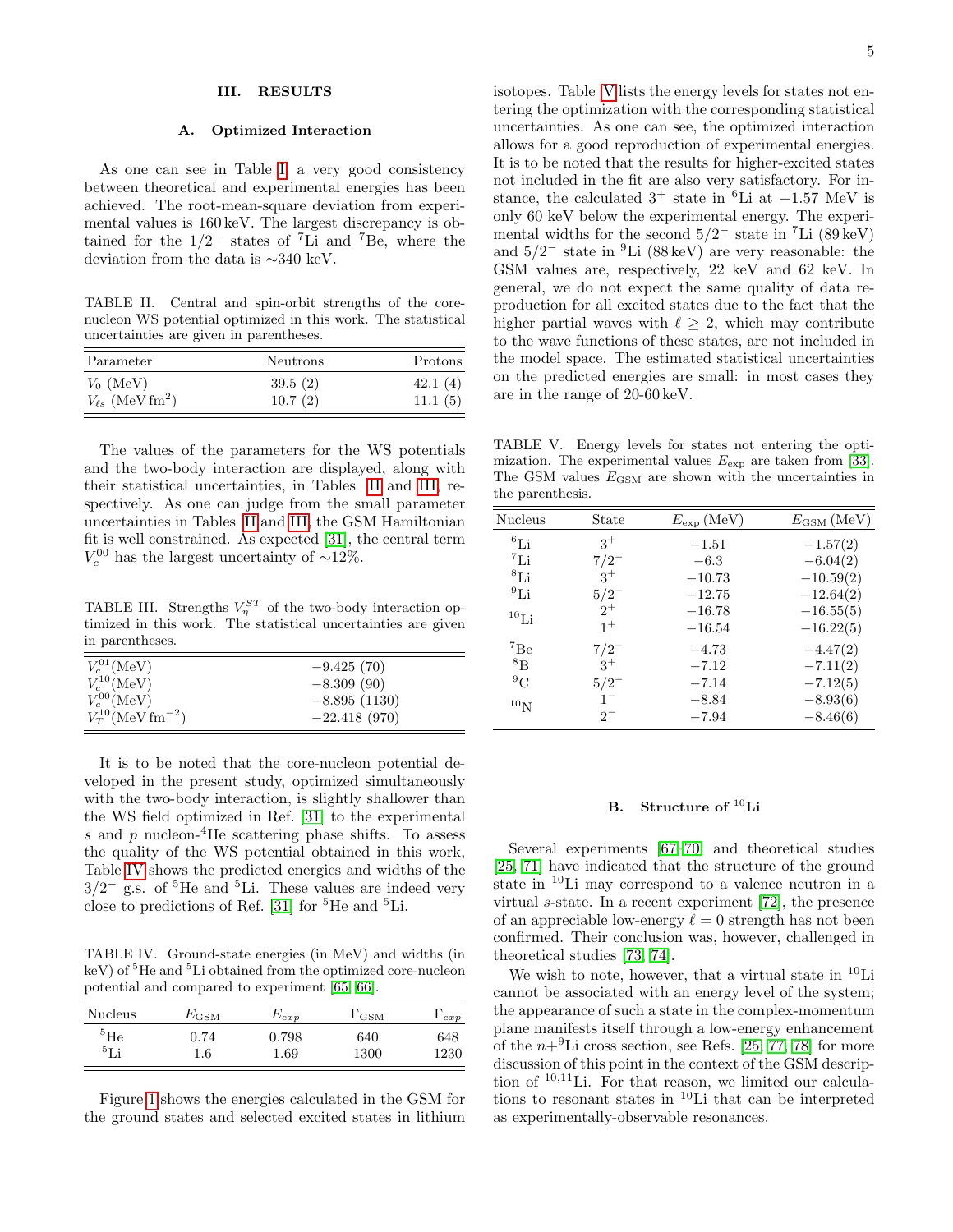

<span id="page-5-0"></span>FIG. 1. Level schemes of  $6-11$ Li calculated in GSM and compared to experiment. Energies are given with respect to  $4$ He core. The resonance widths are marked by shaded boxes. The levels used in the GSM Hamiltonian optimization are marked by stars; their energies are listed in Table [I.](#page-3-1) Theoretical uncertainties for states not entering the optimization are given in Table. [V.](#page-4-4) The inset shows the predicted levels of <sup>10</sup>Li compared to experimental data from 1999 [\[63\]](#page-9-21) and 2015 [\[64\]](#page-9-22). Uncertainties on these levels are marked by arrows. See text for more discussion.



<span id="page-5-1"></span>FIG. 2. Similar to Fig[.1](#page-5-0) but for the mirror partners of the Li isotopes. Experimental energy of the  $5/2^-$  resonance in <sup>9</sup>C was taken from Ref. [\[75\]](#page-9-23) and the data for  $^{11}$ O from Ref. [\[76\]](#page-9-24).

The computed ground-state  $2^+$  and the first excited state  $1^+$  are predicted, respectively, at  $0.35 \,\text{MeV}$  and  $0.68 \text{ MeV}$  above the  $n+{}^{9}\text{Li}$  threshold. As seen in Fig. [1,](#page-5-0) the practically degenerate 1<sup>−</sup> and 2<sup>−</sup> states are calculated at 1.05 MeV. A comment is in order here. To achieve the numerical stability, the calculation of the resonances in <sup>10</sup>Li had to be performed by employing a basis-generating WS potential that is deeper than the optimized core-nucleon potential. We have checked that

in this way we could obtain very stable results for the energies, with accuracy below 1 keV. On the other hand, the computed widths, of the order of few hundreds keV, are not stable. For that reason, we do not show them in Fig. [1.](#page-5-0)

Table [VI](#page-6-0) lists the squared amplitudes of the dominant neutron configurations for the four low-lying states of <sup>10</sup>Li. The positive parity states are primarily made from the  $0p_{3/2}$  and  $0p_{1/2}$  resonant shells. The negative parity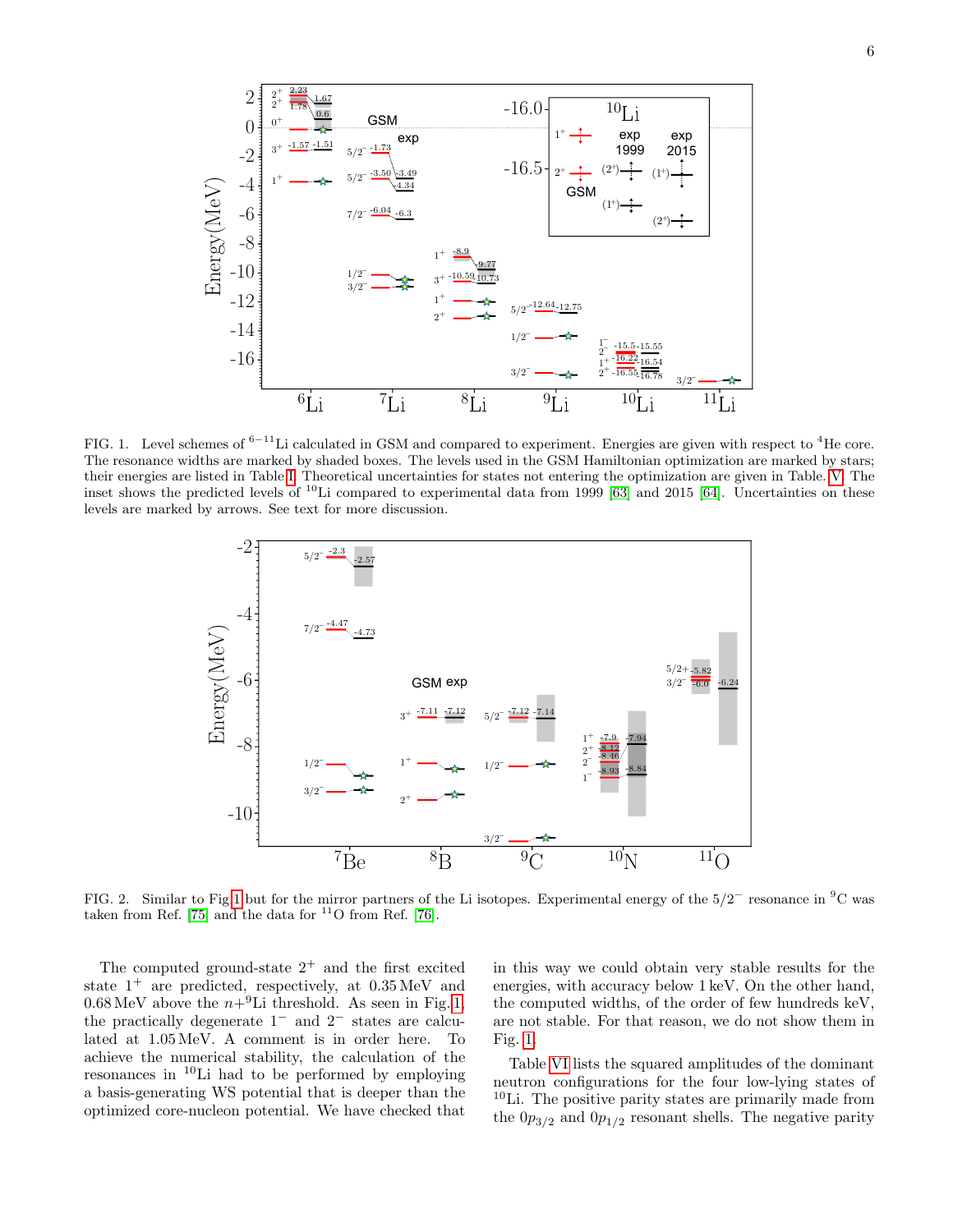states contain one neutron in the  $1s_{1/2}$  shell. The contribution from the non-resonant continuum space to the low-lying states is very small.

<span id="page-6-0"></span>TABLE VI. Squared amplitudes of dominant configuration of valence neutrons and protons for low-lying levels of <sup>10</sup>Li and  $10$ N, respectively. The odd proton in  $10$ Li and the odd neutron in <sup>10</sup>N occupy the  $0p_{3/2}$  Gamow state. The tilde sign labels non-resonant continuum components.

| configuration                                     | $^{10}$ Li |         | 10 <sub>N</sub> |         |
|---------------------------------------------------|------------|---------|-----------------|---------|
|                                                   | $2^+$      | $1^{+}$ | $2^+$           | $1^{+}$ |
| $(0p_{3/2})^4(0p_{1/2})^1$                        | 0.84       | 0.81    | 0.81            | 0.78    |
| $(0p_{3/2})^3(0p_{1/2})^2$                        | 0.10       | 0.06    | 0.10            | 0.05    |
|                                                   | $1 -$      | $2^{-}$ | $1 -$           | $2^{-}$ |
| $(0p_{3/2})^4(1s_{1/2})^1$                        | 0.72       | 0.73    | 0.44            | 0.37    |
| $(0p_{3/2})^4(\widetilde{s_{1/2}})^1$             |            |         | 0.29            | 0.35    |
| $(0p_{3/2})^3(0p_{1/2})^1(1s_{1/2})^1$            | 0.14       | 0.14    | 0.09            | 0.07    |
| $(0p_{3/2})^3(0p_{1/2})^1(\widetilde{s_{1/2}})^1$ |            |         | 0.06            | 0.07    |
| $(0p_{3/2})^2(0p_{1/2})^2(1s_{1/2})^1$            | 0.07       | 0.07    | 0.04            | 0.03    |
| $(0p_{3/2})^2(0p_{1/2})^2(\widetilde{s_{1/2}})^1$ |            |         | 0.03            | 0.03    |

In Ref. [\[63\]](#page-9-21) they observed two positive-parity states at  $0.24 \,\mathrm{MeV}$  and  $0.53 \,\mathrm{MeV}$  above the  $n+9$ Li threshold. The  $J^{\pi} = 1^{+}$  assignment for the lower state was questioned in Ref. [\[64\]](#page-9-22) who suggested a  $J^{\pi} = 2^{+}$  assignment, see the inset in Fig. [1.](#page-5-0) Considering the large experimental widths of the  $1^+/2^+$  doublet,  $0.10/0.4 \,\text{MeV}$  [\[63\]](#page-9-21) or  $0.8/0.2 \,\text{MeV}$ [\[64\]](#page-9-22), both experimental results are consistent with the GSM results. The computed position of the negativeparity  $1^-, 2^-$  doublet is consistent with the observation of a negative-parity state at ∼1.5 MeV [\[72\]](#page-9-16).

## C. Mirror partners of lithium isotopes

The level schemes for the mirror partners of lithium isotopes are shown in Fig. [2.](#page-5-1) As in the Li case, we obtain a very reasonable agreement with experiment. The  $5/2^$ and  $7/2^-$  excited states in <sup>7</sup>Be are slightly (< 300keV) above the corresponding experimental values, whereas the position of the resonant  $3^+$  states in  ${}^{8}B$  and  $5/2^$ state in <sup>9</sup>C are well reproduced, as well as the weaklybound g.s. of  ${}^{8}B$  and  ${}^{9}C$ .

In the following we focus on the unbound nuclei  $10<sup>N</sup>$ and  $11$ O. Due to the presence of the Coulomb barrier, the  $1s_{1/2}$  single-proton state is a resonance rather than a virtual state [\[76,](#page-9-24) [78\]](#page-9-20). To capture this state, a complex contour is used with a  $k_{\text{peak}} = (0.25 - 0.05i) \,\text{fm}^{-1}$ .

The spectrum of  $10N$  is not experimentally known with certainty. In Fig. [2,](#page-5-1) we show the tentative level assignments used in Ref. [\[33\]](#page-8-13). According to Refs. [\[79,](#page-9-25) [80\]](#page-9-26), the ground state of <sup>10</sup>N is most likely a 1<sup>−</sup> state of energy in the range from 1.81 to 1.94 MeV. In a more recent work [\[81\]](#page-9-27), they observed two low-lying negative-parity states but they were not able to assign  $J^{\pi}$  values.

Our calculations for  $10N$  predict the ground state to be a  $1^-$  state with  $(E, \Gamma) = (-8.93, 0.9)$  MeV that lies

1.92 MeV above the one-proton threshold. The first excited state is predicted to be a  $2^-$  state with  $\Gamma$ =0.3 MeV slightly below the value quoted in Ref. [\[81\]](#page-9-27). This result is consistent with the recent Gamow coupled-channel anal-ysis of Ref. [\[78\]](#page-9-20). We also predict an excited  $1^+$  state with  $\Gamma = 0.3 \,\text{MeV}$ , lying 2.9 MeV above the <sup>9</sup>C+p threshold, as well as a second positive-parity  $2^+$  state with a width of 0.36 MeV.

Table [VI](#page-6-0) shows the squared amplitudes of the dominant proton configurations for the four low-lying states of  $10$ N. Similar to  $10\text{Li}$ , the positive parity states are primarily made from the  $0p_{3/2}$  and  $0p_{1/2}$  resonant shells. The dominant configurations of negative parity states contain one  $\ell = 0$  proton, which can either be in the  $1s_{1/2}$  shell or in a non-resonant continuum state.

The unbound  $11$ O is the mirror partner of the 2n-halo nucleus <sup>11</sup>Li. The first observation of <sup>11</sup>O was achieved recently [\[76\]](#page-9-24). A broad peak with a width of 3.4 MeV was observed which was interpreted in terms of four overlapping  $3/2^-$  and  $5/2^+$  resonances. Our GSM calculations predict a  $3/2<sub>1</sub><sup>-</sup>$  g.s. with a width of 0.13 MeV and the first excited  $5/2_1^+$  state with  $\Gamma \approx 1 \text{ MeV}$ , see Fig. [2.](#page-5-1) These predictions are consistent with the Gamow coupled-channel calculations of Ref. [\[78\]](#page-9-20).



<span id="page-6-1"></span>FIG. 3. Level schemes of Li isotopes with (a)  $A = 7$ , (b)  $A = 8$ , (c)  $A = 9$ , (d)  $A = 10$ , and their mirror partner predicted in our GSM calculations. The energies are plotted with respect to the g.s. energy (at zero). The one-nucleon emission thresholds are marked.

To study the effect of particle continuum due to different positions of particle thresholds in mirror partners, or Thomas-Ehrman effect [\[82,](#page-10-0) [83\]](#page-10-1), in Fig. [3](#page-6-1) we compare the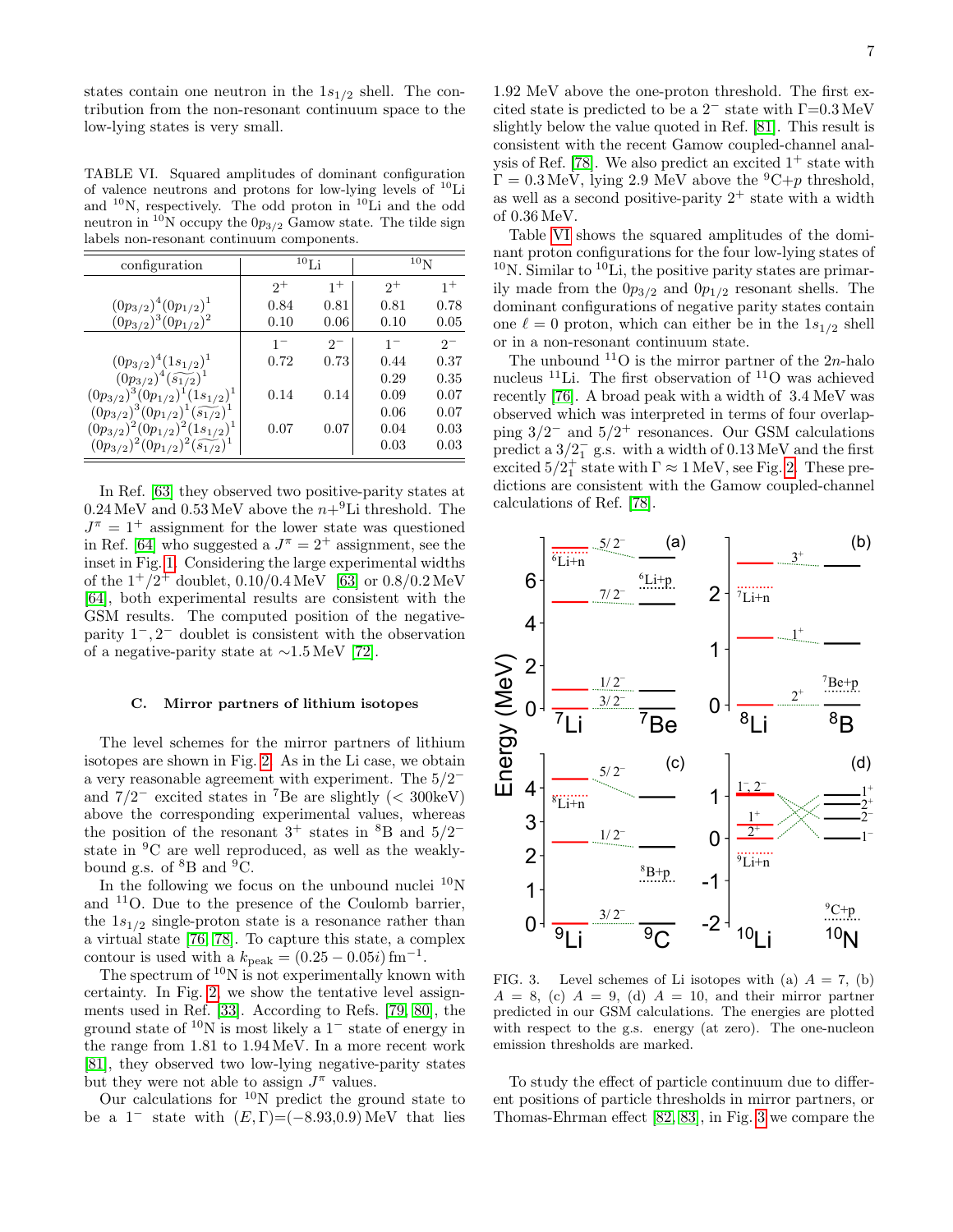level schemes of Li isotopes and their mirror partners. (For the early GSM study of the Thomas-Ehrman shifts in light nuclei, see Ref. [\[28\]](#page-8-24).) As expected, the protonunbound states in proton-rich mirror nuclei are shifted down in energy as compared to the states in neutronrich partners, which lie below, or slightly above the oneneutron threshold.

The <sup>10</sup>Li-10N mirror pair is the most interesting one as both nuclei lie above the particle-emission thresholds. As seen in Table [VI,](#page-6-0) the effect of the very low  ${}^{9}C+p$  threshold in  $10^{\circ}$ N on the negative-parity states  $1^{\circ}$  and  $2^{\circ}$  containing the s-wave proton is huge: it results in a rather dramatic shift of both negative parity states when going from  $^{10}$ Li to  $^{10}$ N that gives rise to a different structure of low-lying resonances in these nuclei.

## <span id="page-7-7"></span>IV. CONCLUSIONS

In this work, we studied level schemes of  $6-11$ Li and their mirror partners in the framework of the complexenergy Gamow shell model assuming the rigid <sup>4</sup>He core. The effective interaction between valence nucleons is constructed based on a simplified version of the FHT potential.

By fitting four FHT coupling constants and four parameters of the core-nucleon potential, to the experimental energies of 15 states in  $6-9,11$ Li,  $7B$ e,  $8B$  and  $9C$ , we managed to construct a well constrained interaction. A rms deviation from experiment of 160 keV was reached for energy levels used in the GSM Hamiltonian optimization, with the statistical errors of the GSM Hamiltonian parameters not exceeding 12%. This result suggests that the "complex-made-simple" scenario proposed in Ref. [\[32\]](#page-8-12) for the He chain also works for heavier nuclei involving valence protons. Namely, a parameter reduction guided by effective-scale arguments provides a practical alternative to full-fledged A-body calculations for

drip-line nuclei.

We assessed the predictive power of the optimized Hamiltonian by making predictions for excited states not included in the fit. In general, a very reasonable agreement with testing data was obtained, see Table [V.](#page-4-4)

Predictions were also made for the particle-unstable nuclei <sup>10</sup>Li, <sup>10</sup>N, and <sup>11</sup>O. The computed  $3/2^-$  ground state of <sup>11</sup>O is consistent with the recent Gamow coupled-channel calculations [\[76,](#page-9-24) [78\]](#page-9-20). The ground state of  $^{10}$ Li is predicted to be a  $2^+$  state about 0.35 MeV above the neutron-emission threshold, in accordance with Ref. [\[64\]](#page-9-22) while the lowest negative-parity state  $1^-$  is expected to lie ∼1.0 MeV higher, in agreement with Ref. [\[72\]](#page-9-16). Due to a spectacularly strong Thomas-Ehrman effect, for <sup>10</sup>N we predict the  $1-$  ground state and  $2-$  first excited state.

By successfully reproducing the structure of lithium isotopes and their mirror partners with an optimized interaction, we demonstrated that the quantified GSM is capable of quality predictions for exotic light nuclei with several valence protons and neutrons. Our future efforts will focus on Be and B isotopes, which exhibit complex structure due to the intricate effects of continuum coupling and clustering [\[84](#page-10-2)[–88\]](#page-10-3).

## ACKNOWLEDGMENTS

Discussions with Kevin Fossez, Marek Płoszajczak, and Simin Wang are gratefully acknowledged as well as comments from Joshua Wylie. Computational resources were provided by the Institute for Cyber-Enabled Research at Michigan State University. This material is based upon work supported by the U.S. Department of Energy, Office of Science, Office of Nuclear Physics under award numbers DE-SC0013365 (Michigan State University) and DE-SC0018083 (NUCLEI SciDAC-4 collaboration), and by the International Scientific Cooperation Conicet-NSF 1225-17.

- <span id="page-7-0"></span>[1] B. Jonson, "Light dripline nuclei," [Phys. Rep.](http://dx.doi.org/10.1016/j.physrep.2003.07.004) 389, 1 – [59 \(2004\).](http://dx.doi.org/10.1016/j.physrep.2003.07.004)
- [2] J. Al-Khalili and F. Nunes, "Reaction models to probe the structure of light exotic nuclei," [J. Phys. G](http://dx.doi.org/ 10.1088/0954-3899/29/11/r01) 29, R89– [R132 \(2003\).](http://dx.doi.org/ 10.1088/0954-3899/29/11/r01)
- [3] J. Dobaczewski, N. Michel, W. Nazarewicz, M. Płoszajczak, and J. Rotureau, "Shell structure of exotic nuclei," [Prog. Part. Nucl. Phys.](http://dx.doi.org/10.1016/j.ppnp.2007.01.022) 59, 432 – 445 [\(2007\).](http://dx.doi.org/10.1016/j.ppnp.2007.01.022)
- <span id="page-7-1"></span>[4] C. Forssén, G. Hagen, M. Hjorth-Jensen, W. Nazarewicz, and J. Rotureau, "Living on the edge of stability, the limits of the nuclear landscape," [Phys. Scr.](http://dx.doi.org/ 10.1088/0031-8949/2013/t152/014022) T152, 014022 [\(2013\).](http://dx.doi.org/ 10.1088/0031-8949/2013/t152/014022)
- <span id="page-7-2"></span>[5] C. W. Johnson et al., ["From bound states to the contin](https://arxiv.org/abs/1912.00451)[uum,"](https://arxiv.org/abs/1912.00451) (2019), [arXiv:1912.00451 \[nucl-th\].](http://arxiv.org/abs/1912.00451)
- <span id="page-7-3"></span>[6] N. Michel, W. Nazarewicz, J. Okołowicz, and M. Płoszajczak, "Open problems in the theory of nuclear open quantum systems," J. Phys. G 37[, 064042 \(2010\).](http://dx.doi.org/ 10.1088/0954-3899/37/6/064042)
- <span id="page-7-4"></span>[7] G. Hagen, T. Papenbrock, M. Hjorth-Jensen, and D. J. Dean, "Coupled-cluster computations of atomic nuclei," [Rep. Prog. Phys.](http://stacks.iop.org/0034-4885/77/i=9/a=096302) 77, 096302 (2014).
- [8] G. Hagen, M. Hjorth-Jensen, G. R. Jansen, and T. Papenbrock, "Emergent properties of nuclei from ab initio coupled-cluster calculations," [Phys. Scr.](http://dx.doi.org/10.1088/0031-8949/91/6/063006) 91, 063006 [\(2016\).](http://dx.doi.org/10.1088/0031-8949/91/6/063006)
- [9] P. Navrátil, S. Quaglioni, G. Hupin, C. Romero-Redondo, and A. Calci, "Unified ab initio approaches to nuclear structure and reactions," [Phys. Scripta](http://stacks.iop.org/1402-4896/91/i=5/a=053002) 91, 053002 [\(2016\).](http://stacks.iop.org/1402-4896/91/i=5/a=053002)
- [10] S. Quaglioni, "Light and unbound nuclei an introduction to ab initio methods in nuclear structure and reaction theory," [Eur. Phys. J. Plus](http://dx.doi.org/10.1140/epjp/i2018-12238-0) 133, 385 (2018).
- <span id="page-7-5"></span>[11] M. Freer, H. Horiuchi, Y. Kanada-En'yo, D. Lee, and U.-G. Meißner, "Microscopic clustering in light nuclei," [Rev. Mod. Phys.](http://dx.doi.org/10.1103/RevModPhys.90.035004) 90, 035004 (2018).
- <span id="page-7-6"></span>[12] A. Calci, P. Navrátil, R. Roth, J. Dohet-Eraly,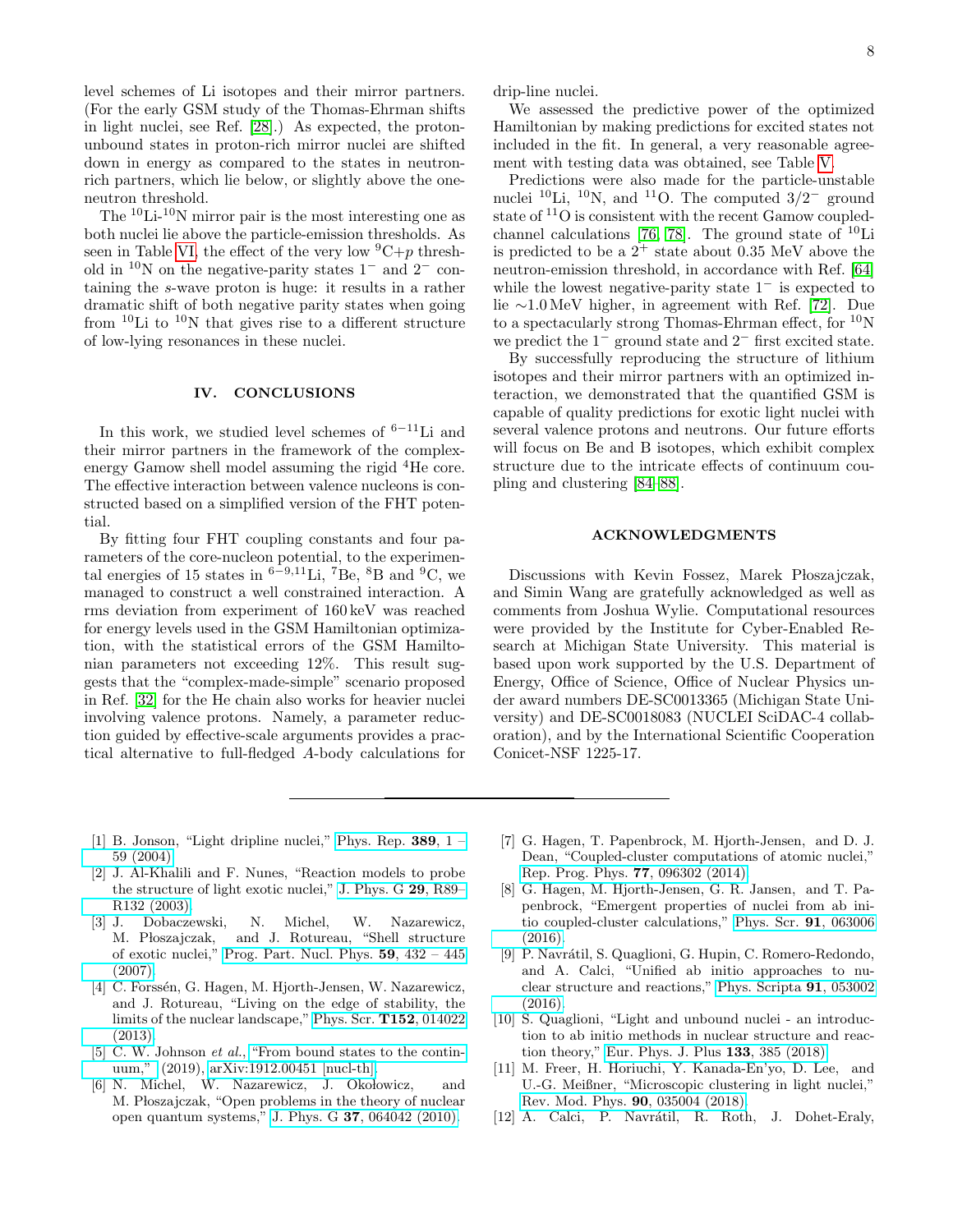S. Quaglioni, and G. Hupin, "Can ab initio theory explain the phenomenon of parity inversion in  ${}^{11}$ Be?" [Phys.](http://dx.doi.org/ 10.1103/PhysRevLett.117.242501) Rev. Lett. 117[, 242501 \(2016\).](http://dx.doi.org/ 10.1103/PhysRevLett.117.242501)

- <span id="page-8-0"></span>[13] A. Bonaccorso, F. Cappuzzello, D. Carbone, M. Cavallaro, G. Hupin, P. Navrátil, and S. Quaglioni, "Application of an ab initio s matrix to data analysis of transfer reactions to the continuum populating  ${}^{11}$ Be," [Phys. Rev.](http://dx.doi.org/10.1103/PhysRevC.100.024617) C 100[, 024617 \(2019\).](http://dx.doi.org/10.1103/PhysRevC.100.024617)
- <span id="page-8-1"></span>[14] S. Baroni, P. Navrátil, and S. Quaglioni, "Ab initio de-scription of the exotic unbound <sup>7</sup>He nucleus," [Phys. Rev.](http://dx.doi.org/ 10.1103/PhysRevLett.110.022505) Lett. 110[, 022505 \(2013\).](http://dx.doi.org/ 10.1103/PhysRevLett.110.022505)
- [15] S. Baroni, P. Navrátil, and S. Quaglioni, "Unified ab initio approach to bound and unbound states: No-core shell model with continuum and its application to  ${}^{7}He$ ," Phys. Rev. C 87[, 034326 \(2013\).](http://dx.doi.org/10.1103/PhysRevC.87.034326)
- <span id="page-8-2"></span>[16] I. A. Mazur, A. M. Shirokov, A. I. Mazur, I. J. Shin, Y. Kim, P. Maris, and J. P. Vary, "Description of continuum spectrum states of light nuclei in the shell model," [Phys. Part. Nucl.](http://dx.doi.org/10.1134/S1063779619050186) 50, 537–543 (2019).
- <span id="page-8-3"></span>[17] M. Vorabbi, A. Calci, P. Navrátil, M. K. G. Kruse, S. Quaglioni, and G. Hupin, "Structure of the exotic <sup>9</sup>He nucleus from the no-core shell model with continuum," Phys. Rev. C 97[, 034314 \(2018\).](http://dx.doi.org/ 10.1103/PhysRevC.97.034314)
- <span id="page-8-4"></span>[18] A. Volya and V. Zelevinsky, "Continuum shell model," Phys. Rev. C 74[, 064314 \(2006\).](http://dx.doi.org/10.1103/PhysRevC.74.064314)
- <span id="page-8-5"></span>[19] A. Volya and V. Zelevinsky, "Continuum shell model and nuclear physics at the edge of stability," [Phys. Atom.](http://dx.doi.org/ 10.1134/S1063778814070163) Nuclei 77[, 969–982 \(2014\).](http://dx.doi.org/ 10.1134/S1063778814070163)
- <span id="page-8-6"></span>[20] K. Bennaceur, F. Nowacki, J. Okołowicz, and M. Płoszajczak, "A study of nuclei of astrophysical interest in the continuum shell model," [J. Phys. G](http://dx.doi.org/ 10.1088/0954-3899/24/8/043) 24, 1631 [\(1998\).](http://dx.doi.org/ 10.1088/0954-3899/24/8/043)
- [21] J. Okołowicz, M. Płoszajczak, and I. Rotter, "Dynamics" of quantum systems embedded in a continuum," [Phys.](http://dx.doi.org/ 10.1016/S0370-1573(02)00366-6) Rep. 374,  $271 - 383$  (2003).
- [22] J. Rotureau, J. Okołowicz, and M. Płoszajczak, "Theory of the two-proton radioactivity in the continuum shell model," [Nucl. Phys. A](http://dx.doi.org/10.1016/j.nuclphysa.2005.12.005) 767, 13 (2006).
- <span id="page-8-7"></span>[23] J. Okołowicz, M. Płoszajczak, and W. Nazarewicz, "Convenient location of a near-threshold proton-emitting resonance in  ${}^{11}B$ ," [Phys. Rev. Lett.](http://dx.doi.org/10.1103/PhysRevLett.124.042502) **124**, 042502 (2020).
- <span id="page-8-8"></span>[24] N. Michel, W. Nazarewicz, M. Płoszajczak, and J. Okołowicz, "Gamow shell model description of weakly bound nuclei and unbound nuclear states," [Phys. Rev. C](http://dx.doi.org/10.1103/PhysRevC.67.054311) 67[, 054311 \(2003\).](http://dx.doi.org/10.1103/PhysRevC.67.054311)
- <span id="page-8-30"></span>[25] R. M. Id Betan, R. J. Liotta, N. Sandulescu, and T. Vertse, "A shell model representation with antibound states," [Phys. Lett. B](http://dx.doi.org/10.1016/j.physletb.2004.01.042) 584, 48 (2004).
- <span id="page-8-9"></span>[26] N. Michel, W. Nazarewicz, M. Płoszajczak, and T. Vertse, "Shell model in the complex energy plane," J. Phys. G 36[, 013101 \(2009\).](http://dx.doi.org/10.1088/0954-3899/36/1/013101)
- <span id="page-8-10"></span>[27] K. Fossez, J. Rotureau, N. Michel, and M. Płoszajczak, "Can tetraneutron be a narrow resonance?" [Phys. Rev.](http://dx.doi.org/10.1103/PhysRevLett.119.032501) Lett. 119[, 032501 \(2017\).](http://dx.doi.org/10.1103/PhysRevLett.119.032501)
- <span id="page-8-24"></span>[28] N. Michel, J. G. Li, F. R. Xu, and W. Zuo, "Description of proton-rich nuclei in the  $A \approx 20$  region within the Gamow shell model," Phys. Rev. C 100[, 064303 \(2019\).](http://dx.doi.org/10.1103/PhysRevC.100.064303)
- [29] A. Mercenne, N. Michel, and M. Płoszajczak, "Gamow shell model description of  ${}^{4}He(d, d)$  elastic scattering reactions," Phys. Rev. C 99[, 044606 \(2019\).](http://dx.doi.org/10.1103/PhysRevC.99.044606)
- [30] M. D. Jones, K. Fossez, T. Baumann, P. A. DeYoung, J. E. Finck, N. Frank, A. N. Kuchera, N. Michel, W. Nazarewicz, J. Rotureau, J. K. Smith, S. L. Stephenson, K. Stiefel, M. Thoennessen, and R. G. T. Zegers,

"Search for excited states in  $25O$ ," [Phys. Rev. C](http://dx.doi.org/10.1103/PhysRevC.96.054322)  $96$ ,

- <span id="page-8-11"></span>[054322 \(2017\).](http://dx.doi.org/10.1103/PhysRevC.96.054322)<br>[31] Y. Jaganathen, Y. Jaganathen, R. M. I. Betan, N. Michel, W. Nazarewicz, and M. Płoszajczak, "Quantified and M. Płoszajczak, "Quantified Gamow shell model interaction for psd-shell nuclei," Phys. Rev. C 96[, 054316 \(2017\).](http://dx.doi.org/ 10.1103/PhysRevC.96.054316)
- <span id="page-8-12"></span>[32] K. Fossez, J. Rotureau, and W. Nazarewicz, "Energy spectrum of neutron-rich helium isotopes: Complex made simple," Phys. Rev. C 98[, 061302 \(2018\).](http://dx.doi.org/ 10.1103/PhysRevC.98.061302)
- <span id="page-8-13"></span>[33] <http://www.nndc.bnl.gov/ensdf>  $(2015)$ .
- <span id="page-8-14"></span>[34] Y. Suzuki and K. Ikeda, "Cluster-orbital shell model and its application to the He isotopes," [Phys. Rev. C](http://dx.doi.org/ 10.1103/PhysRevC.38.410) 38, [410–413 \(1988\).](http://dx.doi.org/ 10.1103/PhysRevC.38.410)
- <span id="page-8-15"></span>[35] T. Berggren, "On the use of resonant states in eigenfunction expansions of scattering and reaction amplitudes," [Nucl. Phys. A](http://dx.doi.org/10.1016/0375-9474(68)90593-9) 109, 265 (1968).
- <span id="page-8-16"></span>[36] L. Brillouin, "La méthode du champ self-consistent," Act. Sci. Ind. 71, 159 (1933).
- <span id="page-8-17"></span>[37] Ik Jae Shin, Youngman Kim, P. Maris, J. P. Vary, C. Forssén, J. Rotureau, and N. Michel, "Ab initio nocore solutions for  ${}^{6}$ Li," J. Phys. G 44[, 075103 \(2017\).](http://dx.doi.org/ 10.1088/1361-6471/aa6cb7)
- <span id="page-8-18"></span>[38] G. L. G. Sleijpen and H. A. Van der Vorst, "A Jacobi–Davidson iteration method for linear eigenvalue problems," [SIAM J. Matrix Anal. Appl.](http://dx.doi.org/10.1137/S0895479894270427) 17, 401–425 [\(1996\).](http://dx.doi.org/10.1137/S0895479894270427)
- <span id="page-8-19"></span>[39] J. Rotureau, N. Michel, W. Nazarewicz, M. Płoszajczak, and J. Dukelsky, "Density matrix renormalization group approach for many-body open quantum systems," [Phys.](http://dx.doi.org/ 10.1103/PhysRevLett.97.110603) Rev. Lett. 97[, 110603 \(2006\).](http://dx.doi.org/ 10.1103/PhysRevLett.97.110603)
- <span id="page-8-20"></span>[40] J. Rotureau, N. Michel, W. Nazarewicz, M. Płoszajczak, and J. Dukelsky, "Density matrix renormalization group approach to two-fluid open many-fermion systems," Phys. Rev. C 79[, 014304 \(2009\).](http://dx.doi.org/ 10.1103/PhysRevC.79.014304)
- <span id="page-8-21"></span>[41] I. Sick, "Precise root-mean-square radius of  ${}^{4}$ He," [Phys.](http://dx.doi.org/ 10.1103/PhysRevC.77.041302) Rev. C 77[, 041302 \(2008\).](http://dx.doi.org/ 10.1103/PhysRevC.77.041302)
- <span id="page-8-22"></span>[42] H. Furutani, H. Horiuchi, and R. Tamagaki, "Structure of the second  $0^+$  state of  ${}^4$ He," [Prog. Theor. Phys.](http://dx.doi.org/10.1143/PTP.60.307) 60, [307 \(1978\).](http://dx.doi.org/10.1143/PTP.60.307)
- <span id="page-8-23"></span>[43] H. Furutani, H. Horiuchi, and R. Tamagaki, "Clustermodel study of the  $T = 1$  states in  $A = 4$  system," [Prog.](http://dx.doi.org/ 10.1143/PTP.62.981) [Theor. Phys.](http://dx.doi.org/ 10.1143/PTP.62.981) 62, 981 (1979).
- <span id="page-8-25"></span>[44] K. Fossez, J. Rotureau, N. Michel, and W. Nazarewicz, "Continuum effects in neutron-drip-line oxygen isotopes," Phys. Rev. C 96[, 024308 \(2017\).](http://dx.doi.org/10.1103/PhysRevC.96.024308)
- <span id="page-8-26"></span>[45] K. Fossez, J. Rotureau, N. Michel, Q. Liu, and W. Nazarewicz, "Single-particle and collective motion in unbound deformed  $^{39}Mg$ ," [Phys. Rev. C](http://dx.doi.org/10.1103/PhysRevC.94.054302) 94, 054302 [\(2016\).](http://dx.doi.org/10.1103/PhysRevC.94.054302)
- <span id="page-8-27"></span>[46] P. Ring and P. Schuck, The Nuclear Many-Body Problem (Springer Verlag, Berlin Heidelberg, 1980).
- <span id="page-8-28"></span>[47] C. Ordóñez and U. van Kolck, "Chiral lagrangians and nuclear forces," Phys. Lett. B 291[, 459 – 464 \(1992\).](http://dx.doi.org/10.1016/0370-2693(92)91404-W)
- [48] P. F. Bedaque and U. van Kolck, "Effective field theory for few-nucleon systems," [Annu. Rev. Nucl. Part. Sci.](http://dx.doi.org/ 10.1146/annurev.nucl.52.050102.090637) 52, [339 \(2002\).](http://dx.doi.org/ 10.1146/annurev.nucl.52.050102.090637)
- [49] P. F. Bedaque, H. W. Hammer, and U. van Kolck, "Narrow resonances in effective field theory," [Phys. Lett. B](https://dx.doi.org/10.1016/j.physletb.2003.07.049) 569[, 159 \(2003\).](https://dx.doi.org/10.1016/j.physletb.2003.07.049)
- [50] I. Stetcu, J. Rotureau, B. R. Barrett, and U. van Kolck, "Effective interactions for light nuclei: an effective (field theory) approach," J. Phys. G 37[, 064033 \(2010\).](http://dx.doi.org/ 10.1088/0954-3899/37/6/064033)
- <span id="page-8-29"></span>[51] P. Capel, V. Durant, L. Huth, H.-W. Hammer, D. R. Phillips, and A. Schwenk, "From ab initio structure predictions to reaction calculations via EFT," [J. Phys.:](http://dx.doi.org/10.1088/1742-6596/1023/1/012010)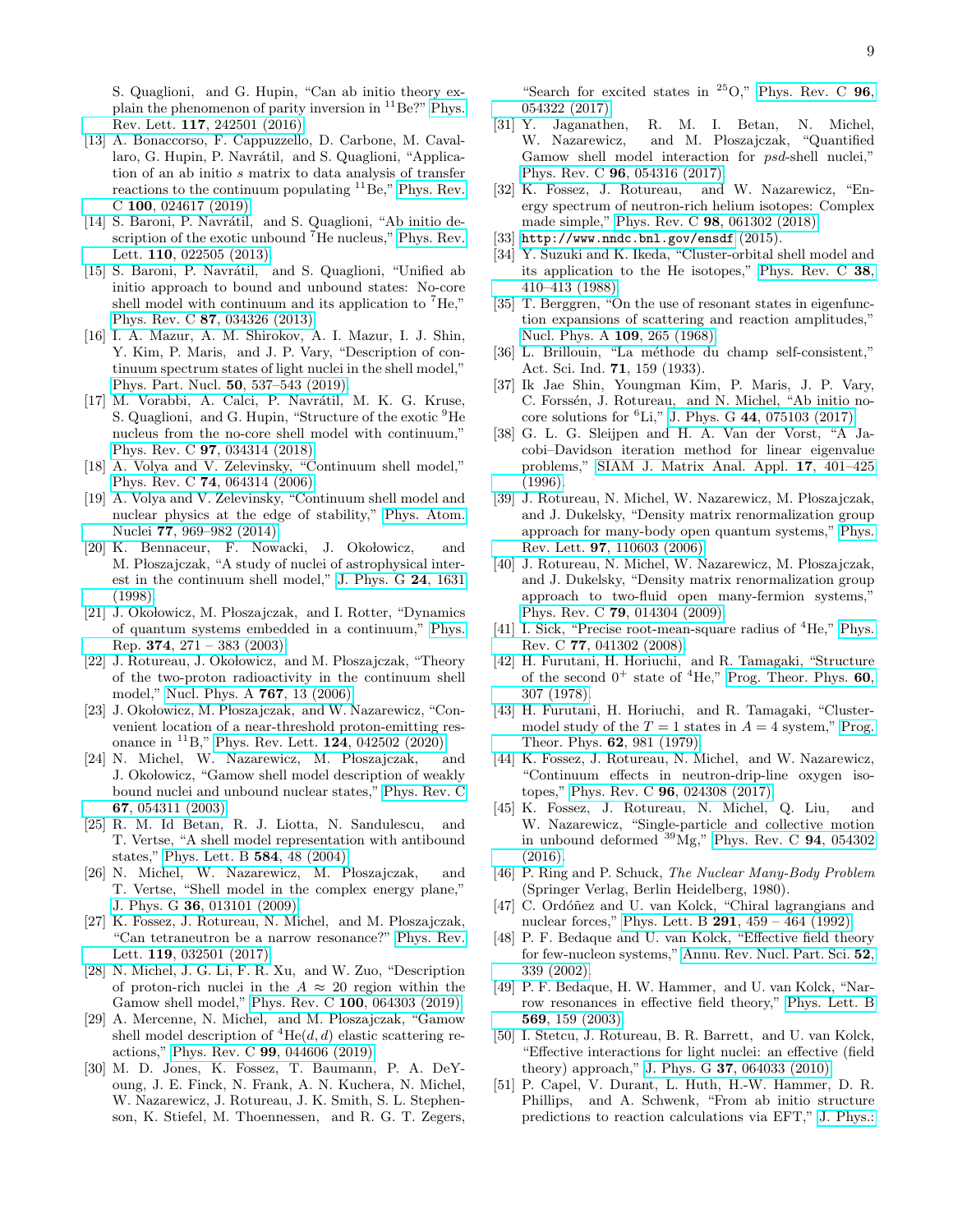Conf. Ser. 1023[, 012010 \(2018\).](http://dx.doi.org/10.1088/1742-6596/1023/1/012010)

- <span id="page-9-0"></span>[52] B. A. Brown and W. A. Richter, "New "USD" Hamiltonians for the sd shell," Phys. Rev. C 74[, 034315 \(2006\).](http://dx.doi.org/ 10.1103/PhysRevC.74.034315)
- <span id="page-9-1"></span>[53] L. Huth, V. Durant, J. Simonis, and A. Schwenk, "Shellmodel interactions from chiral effective field theory," Phys. Rev. C 98[, 044301 \(2018\).](http://dx.doi.org/10.1103/PhysRevC.98.044301)
- <span id="page-9-2"></span>[54] A. P. Zuker, "Three-body monopole corrections to realistic interactions," [Phys. Rev. Lett.](http://dx.doi.org/ 10.1103/PhysRevLett.90.042502) 90, 042502 (2003).
- <span id="page-9-3"></span>[55] S. R. Stroberg, H. Hergert, S. K. Bogner, and J. D. Holt, "Nonempirical interactions for the nuclear shell model: an update," [Annu. Rev. Nucl. Part. Sci.](http://dx.doi.org/ 10.1146/annurev-nucl-101917-021120) 69, 307–362 [\(2019\).](http://dx.doi.org/ 10.1146/annurev-nucl-101917-021120)
- <span id="page-9-4"></span>[56] G. Hagen, M. Hjorth-Jensen, and N. Michel, "Gamow shell model and realistic nucleon-nucleon interactions," Phys. Rev. C 73[, 064307 \(2006\).](http://dx.doi.org/ 10.1103/PhysRevC.73.064307)
- <span id="page-9-5"></span>[57] N. Michel, W. Nazarewicz, and M. Płoszajczak, "Isospin mixing and the continuum coupling in weakly bound nuclei," Phys. Rev. C 82[, 044315 \(2010\).](http://dx.doi.org/ 10.1103/PhysRevC.82.044315)
- <span id="page-9-6"></span>[58] R. T. Birge, "The calculation of errors by the method of least squares," Phys. Rev. 40[, 207–227 \(1932\).](http://dx.doi.org/ 10.1103/PhysRev.40.207)
- <span id="page-9-7"></span>[59] J. Dobaczewski, W. Nazarewicz, and P.-G. Reinhard, "Error estimates in theoretical models: A guide," [J.](http://dx.doi.org/ 10.1088/0954-3899/41/7/074001) Phys. G 41[, 074001 \(2014\).](http://dx.doi.org/ 10.1088/0954-3899/41/7/074001)
- <span id="page-9-8"></span>[60] R. P. Feynman, "Forces in molecules," [Phys. Rev.](http://dx.doi.org/10.1103/PhysRev.56.340) 56, [340–343 \(1939\).](http://dx.doi.org/10.1103/PhysRev.56.340)
- <span id="page-9-9"></span>[61] N. Michel, H. Aktulga, and Y. Jaganathen, "Toward scalable many-body calculations for nuclear open quantum systems using the Gamow Shell Model," [Comp.](http://dx.doi.org/10.1016/j.cpc.2019.106978) Phys. Comm. 247[, 106978 \(2020\).](http://dx.doi.org/10.1016/j.cpc.2019.106978)
- <span id="page-9-10"></span>[62] K. Fossez, J. Rotureau, N. Michel, Q. Liu, and W. Nazarewicz, "Single-particle and collective motion in unbound deformed  $^{39}Mg$ ," [Phys. Rev. C](http://dx.doi.org/10.1103/PhysRevC.94.054302) 94, 054302  $(2016).$
- <span id="page-9-21"></span>[63] H. Bohlen, A. Blazevic, B. Gebauer, W. V. Oertzen, S. Thummerer, R. Kalpakchieva, S. Grimes, and T. Massey, "Spectroscopy of exotic nuclei with multinucleon transfer reactions," [Prog. Part. Nucl. Phys](http://dx.doi.org/10.1016/S0146-6410(99)00056-3) 42, 17 [– 26 \(1999\),](http://dx.doi.org/10.1016/S0146-6410(99)00056-3) heavy Ion Collisions from Nuclear to Quark Matter.
- <span id="page-9-22"></span>[64] J. Smith, T. Baumann, J. Brown, P. DeYoung, N. Frank, J. Hinnefeld, Z. Kohley, B. Luther, B. Marks, A. Spyrou, S. Stephenson, M. Thoennessen, and S. Williams, "Selective population of unbound states in  ${}^{10}$ Li," [Nucl. Phys.](http://dx.doi.org/10.1016/j.nuclphysa.2015.04.011) A  $940$ ,  $235 - 241$  (2015).
- <span id="page-9-11"></span>[65] D. R. Tilley, C. M. Cheves, J. L. Godwin, G. M. Hale, H. M. Hofmann, J. H. Kelley, C. G. Sheu, and H. R. Weller, "Energy levels of light nuclei  $A = 5, 6, 7,$ " [Nucl.](http://dx.doi.org/10.1016/S0375-9474(02)00597-3) Phys. A 708[, 3 \(2002\).](http://dx.doi.org/10.1016/S0375-9474(02)00597-3)
- <span id="page-9-12"></span> $[66]$  <http://www.tunl.duke.edu/nucldata/> $(2015)$ .
- <span id="page-9-13"></span>[67] M. Zinser, F. Humbert, T. Nilsson, W. Schwab, T. Blaich, M. J. G. Borge, L. V. Chulkov, H. Eickhoff, T. W. Elze, H. Emling, B. Franzke, H. Freiesleben, H. Geissel, K. Grimm, D. Guillemaud-Mueller, P. G. Hansen, R. Holzmann, H. Irnich, B. Jonson, J. G. Keller, O. Klepper, H. Klingler, J. V. Kratz, R. Kulessa, D. Lambrecht, Y. Leifels, A. Magel, M. Mohar, A. C. Mueller, G. M¨unzenberg, F. Nickel, G. Nyman, A. Richter, K. Riisager, C. Scheidenberger, G. Schrieder, B. M. Sherrill, H. Simon, K. Stelzer, J. Stroth, O. Tengblad, W. Trautmann, E. Wajda, and E. Zude, "Study of the unstable nucleus <sup>10</sup>Li in stripping reactions of the radioactive projectiles  $^{11}$ Be and  $^{11}$ Li," [Phys. Rev. Lett.](http://dx.doi.org/ 10.1103/PhysRevLett.75.1719) **75**, 1719–1722 [\(1995\).](http://dx.doi.org/ 10.1103/PhysRevLett.75.1719)
- [68] M. Thoennessen, S. Yokoyama, A. Azhari, T. Baumann,

J. A. Brown, A. Galonsky, P. G. Hansen, J. H. Kelley, R. A. Kryger, E. Ramakrishnan, and P. Thirolf, "Population of  $^{10}$ Li by fragmentation," [Phys. Rev. C](http://dx.doi.org/10.1103/PhysRevC.59.111) 59, 111– [117 \(1999\).](http://dx.doi.org/10.1103/PhysRevC.59.111)

- [69] H. Jeppesen, A. Moro, U. Bergmann, M. Borge, J. Cederkäll, L. Fraile, H. Fynbo, J. Gómez-Camacho, H. Johansson, B. Jonson, M. Meister, T. Nilsson, G. Nyman, M. Pantea, K. Riisager, A. Richter, G. Schrieder, T. Sieber, O. Tengblad, E. Tengborn, M. Turrión, and F. Wenander, "Study of  $^{10}$ Li via the  $^{9}$ Li( $^{2}$ H,p) reaction at REX-ISOLDE," Phys. Lett. B 642[, 449 – 454 \(2006\).](http://dx.doi.org/10.1016/j.physletb.2006.09.060)
- <span id="page-9-14"></span>[70] H. Simon, M. Meister, T. Aumann, M. Borge, L. Chulkov, U. D. Pramanik, T. Elze, H. Emling, C. Forssén, H. Geissel, M. Hellström, B. Jonson, J. Kratz, R. Kulessa, Y. Leifels, K. Markenroth, G. Münzenberg, F. Nickel, T. Nilsson, G. Nyman, A. Richter, K. Riisager, C. Scheidenberger, G. Schrieder, O. Tengblad, and M. Zhukov, "Systematic investigation of the drip-line nuclei  $^{11}$ Li and  $^{14}$ Be and their unbound subsystems  $^{10}$ Li and  $^{13}$ Be," Nucl. Phys. A **791**[, 267 – 302 \(2007\).](http://dx.doi.org/ 10.1016/j.nuclphysa.2007.04.021)
- <span id="page-9-15"></span>[71] I. J. Thompson and M. V. Zhukov, "Effects of <sup>10</sup>Li virtual states on the structure of  ${}^{11}$ Li," [Phys. Rev. C](http://dx.doi.org/10.1103/PhysRevC.49.1904) 49, 1904– [1907 \(1994\).](http://dx.doi.org/10.1103/PhysRevC.49.1904)
- <span id="page-9-16"></span>[72] M. Cavallaro, M. De Napoli, F. Cappuzzello, S. E. A. Orrigo, C. Agodi, M. Bond´ı, D. Carbone, A. Cunsolo, B. Davids, T. Davinson, A. Foti, N. Galinski, R. Kanungo, H. Lenske, C. Ruiz, and A. Sanetullaev, "Investigation of the <sup>10</sup>Li shell inversion by neutron continuum transfer reaction," [Phys. Rev. Lett.](http://dx.doi.org/ 10.1103/PhysRevLett.118.012701) 118, 012701 (2017).
- <span id="page-9-17"></span>[73] A. Moro, J. Casal, and M. Gómez-Ramos, "Investigating the <sup>10</sup>Li continuum through  ${}^{9}$ Li(d,p)<sup>10</sup>Li reactions," Phys. Lett. B 793[, 13 – 18 \(2019\).](http://dx.doi.org/10.1016/j.physletb.2019.04.015)
- <span id="page-9-18"></span>[74] F. Barranco, G. Potel, E. Vigezzi, and R. A. Broglia, " $\text{Li}(d, p)$  reaction as a specific probe of  $^{10}\text{Li}$ , the [paradigm of parity-inverted nuclei around the](http://dx.doi.org/10.1103/PhysRevC.101.031305)  $N = 6$ [closed shell,"](http://dx.doi.org/10.1103/PhysRevC.101.031305) (2020).
- <span id="page-9-23"></span>[75] G. V. Rogachev, J. J. Kolata, A. S. Volya, F. D. Becchetti, Y. Chen, P. A. DeYoung, and J. Lupton, "Spectroscopy of  ${}^{9}C$  via resonance scattering of protons on  ${}^{8}B$ ," Phys. Rev. C 75[, 014603 \(2007\).](http://dx.doi.org/ 10.1103/PhysRevC.75.014603)
- <span id="page-9-24"></span>[76] T. B. Webb, S. M. Wang, K. W. Brown, R. J. Charity, J. M. Elson, J. Barney, G. Cerizza, Z. Chajecki, J. Estee, D. E. M. Hoff, S. A. Kuvin, W. G. Lynch, J. Manfredi, D. McNeel, P. Morfouace, W. Nazarewicz, C. D. Pruitt, C. Santamaria, J. Smith, L. G. Sobotka, S. Sweany, C. Y. Tsang, M. B. Tsang, A. H. Wuosmaa, Y. Zhang, and K. Zhu, "First observation of unbound <sup>11</sup>O, the mirror of the halo nucleus  ${}^{11}$ Li," [Phys. Rev. Lett.](http://dx.doi.org/ 10.1103/PhysRevLett.122.122501) 122, 122501 [\(2019\).](http://dx.doi.org/ 10.1103/PhysRevLett.122.122501)
- <span id="page-9-19"></span>[77] N. Michel, W. Nazarewicz, M. Płoszajczak, and J. Rotureau, "Antibound states and halo formation in the Gamow shell model," Phys. Rev. C 74[, 054305 \(2006\).](http://dx.doi.org/10.1103/PhysRevC.74.054305)
- <span id="page-9-20"></span>[78] S. M. Wang, W. Nazarewicz, R. J. Charity, and L. G. Sobotka, "Structure and decay of the extremely protonrich nuclei <sup>11</sup>,<sup>12</sup>O," Phys. Rev. C 99[, 054302 \(2019\).](http://dx.doi.org/ 10.1103/PhysRevC.99.054302)
- <span id="page-9-25"></span>[79] R. Sherr and H. T. Fortune, "Energies within the A=10 isospin quintet," Phys. Rev. C 87[, 054333 \(2013\).](http://dx.doi.org/10.1103/PhysRevC.87.054333)
- <span id="page-9-26"></span>[80] H. T. Fortune, "Relative population of  $0^+$  states in  $^{10}$ He in various reactions," Phys. Rev. C 88[, 054623 \(2013\).](http://dx.doi.org/10.1103/PhysRevC.88.054623)
- <span id="page-9-27"></span>[81] J. Hooker, G. Rogachev, V. Goldberg, E. Koshchiy, B. Roeder, H. Jayatissa, C. Hunt, C. Magana, S. Upadhyayula, E. Uberseder, and A. Saastamoinen, "Structure of  $10^{\circ}$ N in  $^{9}$ C+p resonance scattering," [Phys. Lett. B](http://dx.doi.org/ 10.1016/j.physletb.2017.03.025) **769**,  $62 - 66$  (2017).